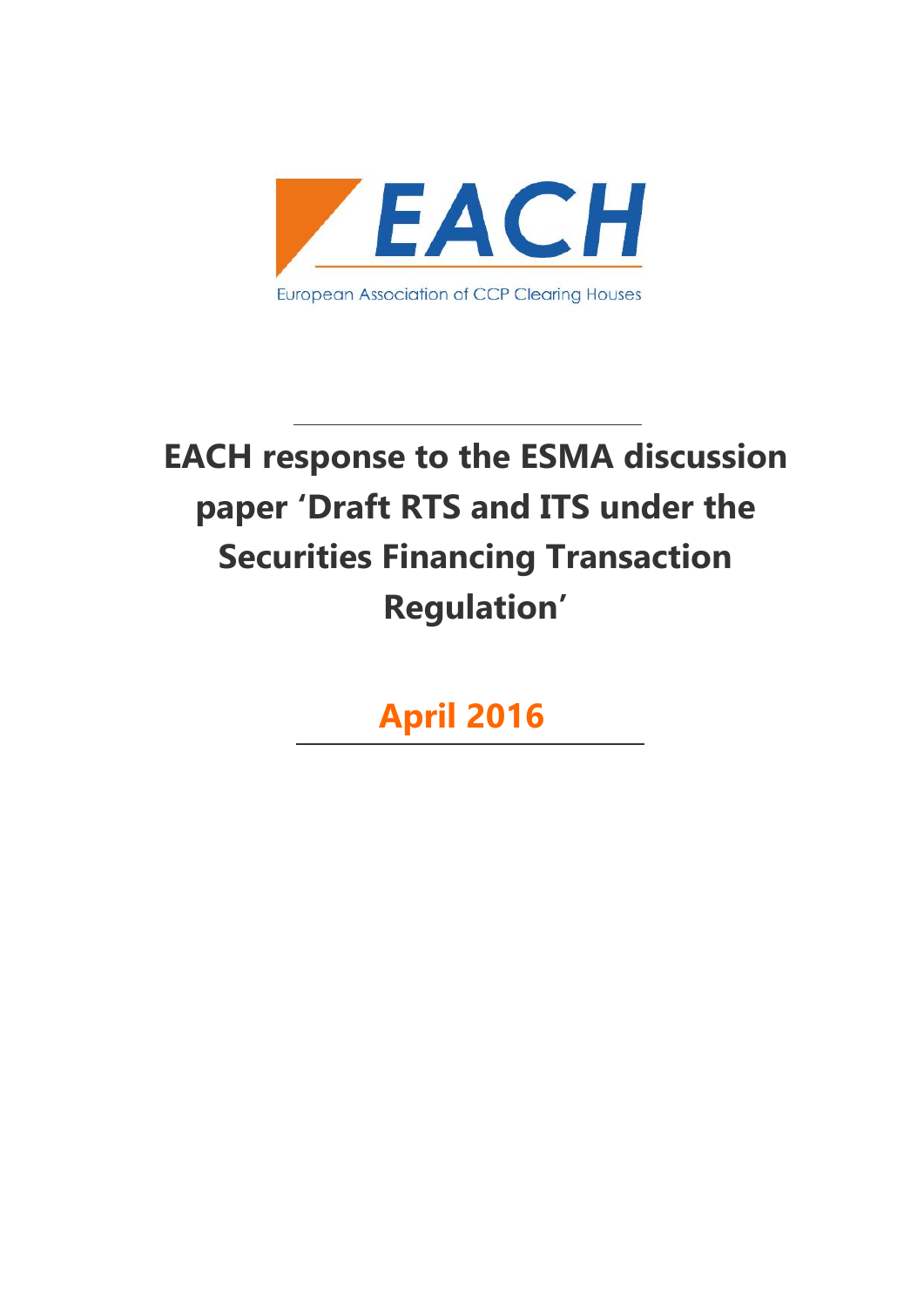| Introduction |  |
|--------------|--|
|              |  |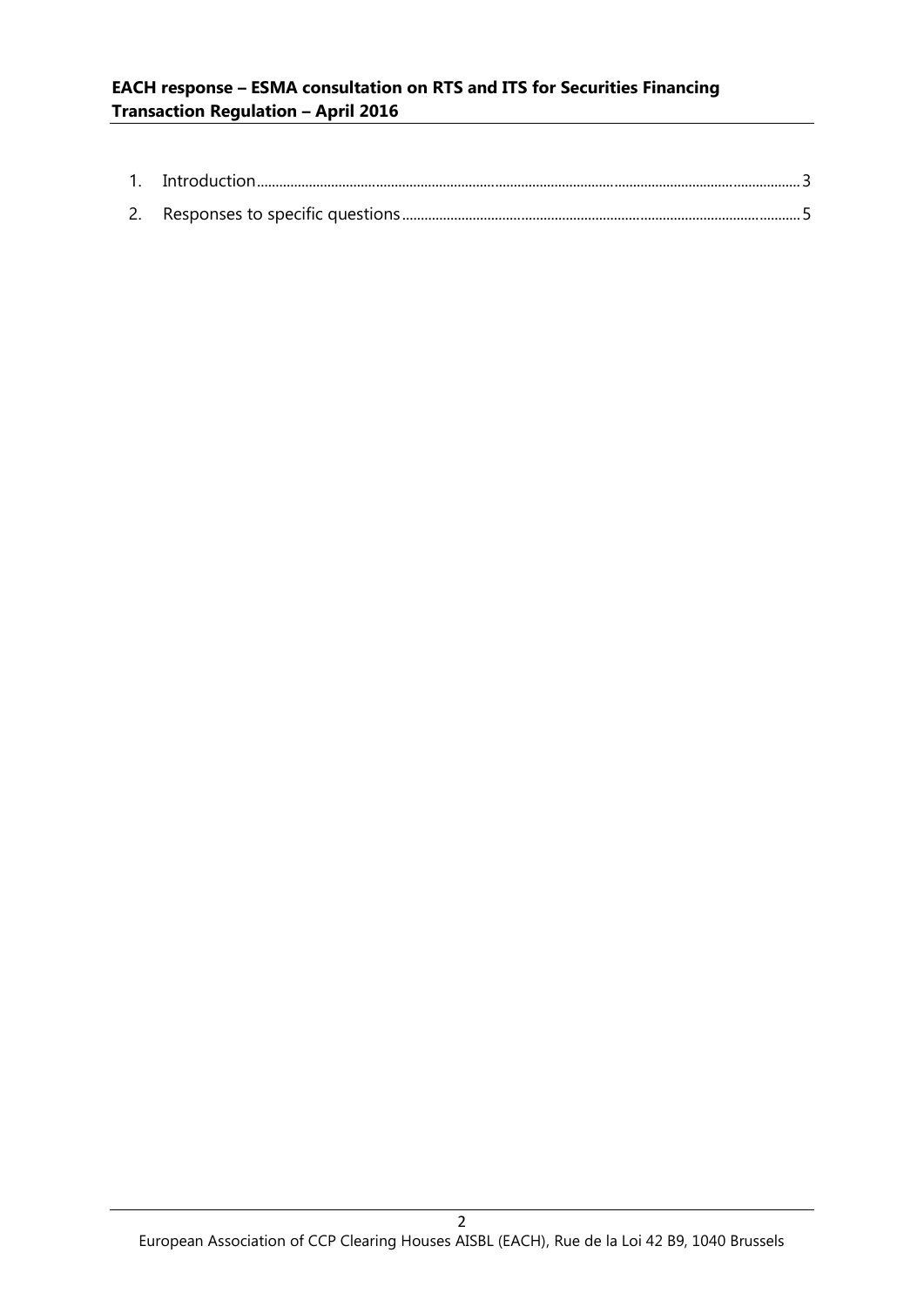# 1. Introduction

The European Association of CCP Clearing Houses (EACH) represents the interests of Central Counterparties Clearing Houses (CCPs) in Europe since 1992. EACH currently has 20 members from 15 different European countries and is registered in the European Union Transparency Register with number 36897011311-96.

EACH appreciate the opportunity to provide feedback to the draft RTS and ITS for Securities Financing Transaction Regulation.

Before responding to concrete questions, we would like to highlight several comments that refer to the SFTR RTS and ITS and which do not refer to any particular question included in the consultation paper.

CCPs are significant users of SFTs, as well as providing a role in clearing transactions. Under Article 45(2) of Commission Delegated Regulation (EU) No. 153/2013, CCPs are required to invest 95% or more of the cash collateral that they hold in non-cash assets, such as government bonds. This is recognised in the Discussion Paper at paragraphs 216 and 269(b). However, we note that **there seems to be no mechanism for SFT reporting to distinguish between cleared transactions and 'CCP as user' transactions** (i.e. transactions where the CCP is investing its own capital or the cash collateral deposited by its Clearing Member)**.**

Regarding the proportionality of the reporting obligation, **the current scope contemplated under the proposed reporting framework is very wide**, as it encompasses transactions, lifecycle events, collateral (including value and substitutions), and settlement details. This approach will result in a significant amount of data, which may not be practically reported. We also expect that some difficulties will arise in linking these elements together, for instance linking collateral with trades. As a result, it may be difficult for market participants and regulators to interpret the reported data and therefore achieve the transparency objective of the SFTR.

We expect that the implementation of SFTR reporting will result in **significant costs** for all market participants, given the complexity, level of granularity and quantity of information requested under the proposed framework. **A simplification of the reporting process, focusing on key data elements only (such as counterparties, transaction value, settlement maturity, collateral amount and identity of custodian) would significantly reduce the implementation costs and would also improve data quality**.

EACH members are furthermore very concerned about the **potential duplication of reporting and regulation implied at paragraph 269, p. 82 of the Discussion Paper and its consequences for CCPs**. In our view, the rationale for SFT regulation cannot be CCP supervision because EMIR already provides CCP's regulators the access to all the information referred to here. Replicating it in a trade repository to which different regulators have access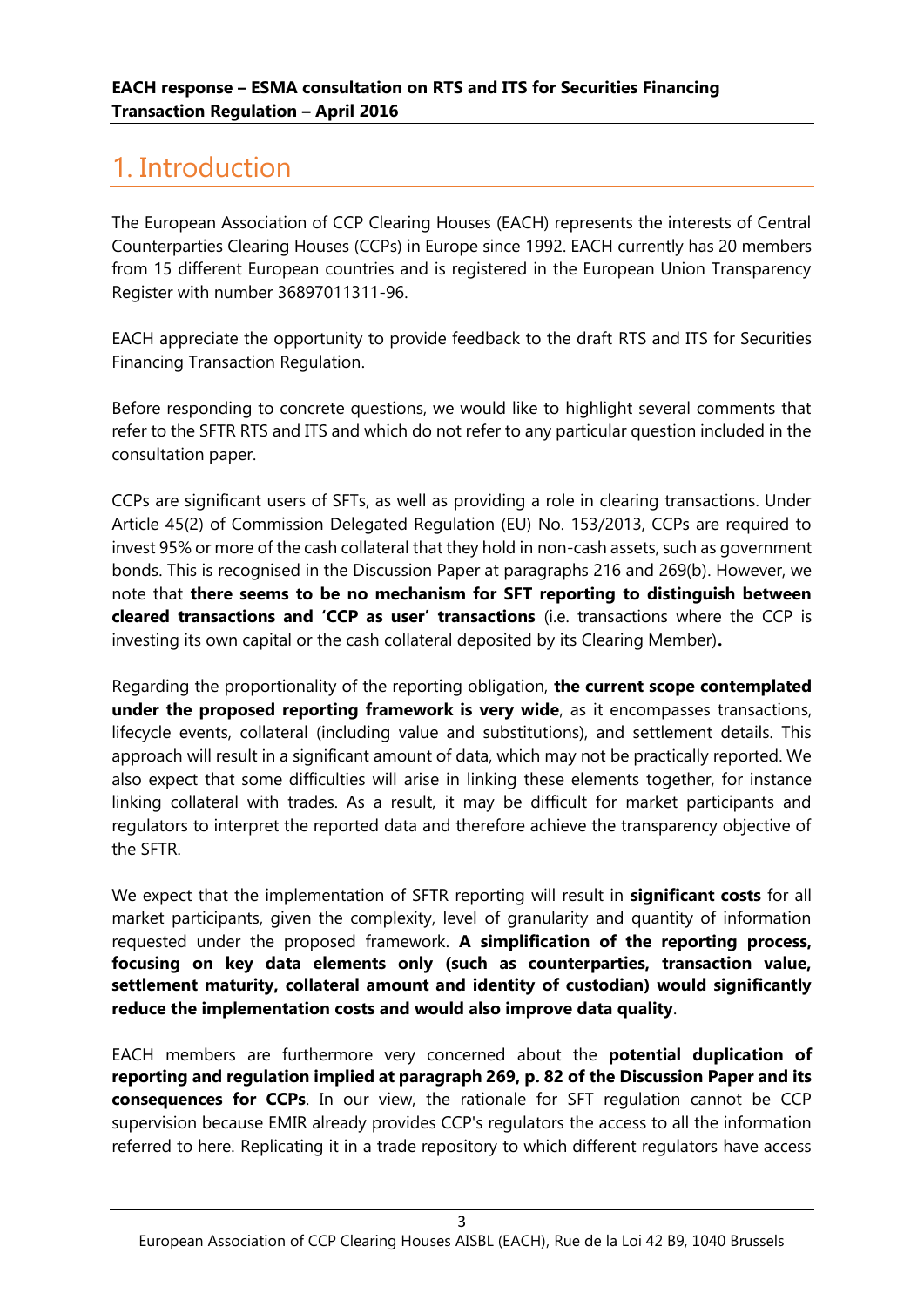has from our point of view no purpose, rationale or benefit if those regulators are not the CCPs' supervisors.

Finally, **we foresee a general characterisation problem with respect to prime brokers under the Draft Rules at paragraph 250, p. 76**. Prime brokers that hold a basket of securities as custodian and that may offer overdrafts or daylight lending, for example, should not be regarded as engaging in SFT, as this will lead to a conglomeration of reporting of little use. Paragraph 250 indicates that the full composition of their collateral portfolio (which may include loan participations) would need to be reported.

**We are also concerned that a custodian might become subject to an SFT if it sends its client a bill and has a lien**. This would prove an issue for CCPs and all other users of custodians. Custody relationships should be excluded from the reporting regime; even if a debt arises at any point as such debts commonly arise as a result of securities settlement.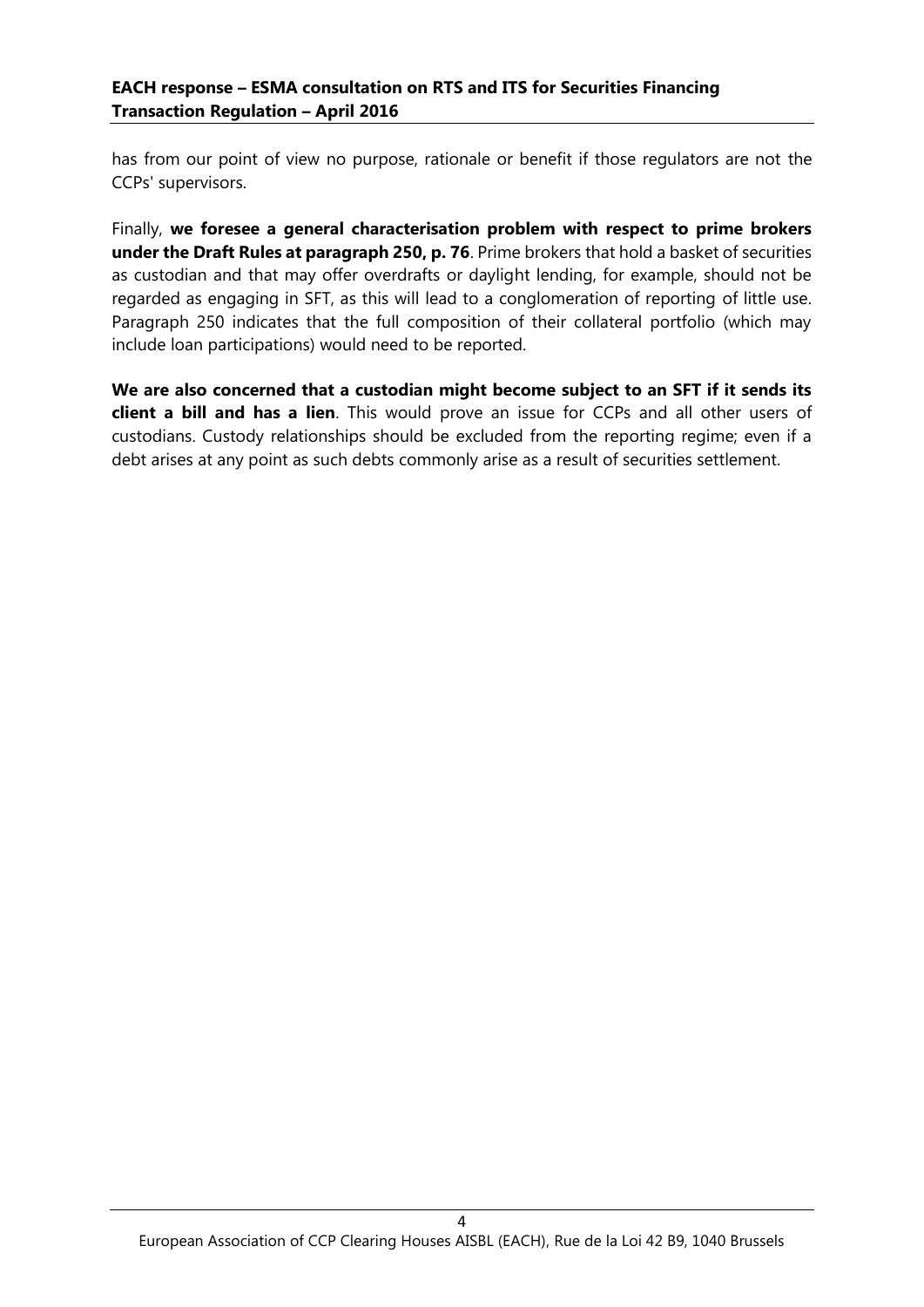# 2. Responses to specific questions

# **Q25: Do you agree with the proposed list of event types and technical actions? If not, which ones should be included or excluded?**

The Draft Rules require reporting in the event of a 'lifecycle event' consisting of a rate change for a floating rate repo. This is in our view an onerous burden, especially if it means reporting to a trade repository that, for example, a bank's base rate has changed. We would suggest instead that a new report should only be made if the contractual terms on rates are amended.

# **Q29: Are the proposed rules consistent with the existing market conventions for determination of buyer and seller? If not, please provide alternative proposals.**

In paragraph 140, page 40, the position of the buyer and seller seems to be confused (back to front). Under market conventions, the buyer is usually the person to whom the securities are initially transferred, not the person to whom credit is extended (usually the seller). See, by way of analogy, the language used in the Global Master Repurchase Agreements published by ICMA and SIFMA (available at http://www.icmagroup.org/Regulatory-Policy-and-Market- Practice/short-term-markets/Repo-Markets/global-master-repurchase-agreement-gmra/).

# **Q30: Are you aware of any other bilateral repo trade scenario? With the exception of tri party agents that are documented in section 4.2.5, are there any other actors missing which is not a broker or counterparty? Please elaborate.**

Three situations appear to be missing from contemplation in the Discussion Paper:

- Where the broker acts as principal to the transaction (e.g. a matched principal) as opposed to a purely executing broker. Note that this is particularly an issue if the transaction is cleared and a clearing member is then interposed.
- Indirect clearing and other 'longer chain', beyond the simple CCP-clearing memberclient chain (i.e. where a bank is itself not a Clearing Member). EMIR has many provisions on indirect clearing which need reflecting here.
- As set out in the introduction above, the position of CCPs as users of SFTs (e.g. investing collateral on its own account or on the account of its clients). CCPs are significant users of SFTs. Under Article 45(2) of Commission Delegated Regulation (EU) No. 153/2013, CCPs are required to invest 95% or more of the cash collateral that they hold in non cash assets, such as government bonds. This is recognised in the consultation paper at paragraphs 216 and 269(b) but there is no mechanism for SFT reporting to distinguish between cleared transactions and 'CCP as user' transactions.

# **Q32: Do you agree with the description of the repo scenarios?**

In our view, the description in Scenario 5 should also reflect how FCM-cleared transactions operate. CM1 and CM2 in this model will be liable as principal for the transactions to the CCP, but are also acting as agent for Counterparties 1 and 2 respectively in clearing the transaction. The reporting protocol should still work however. Please see also the answer to question 34.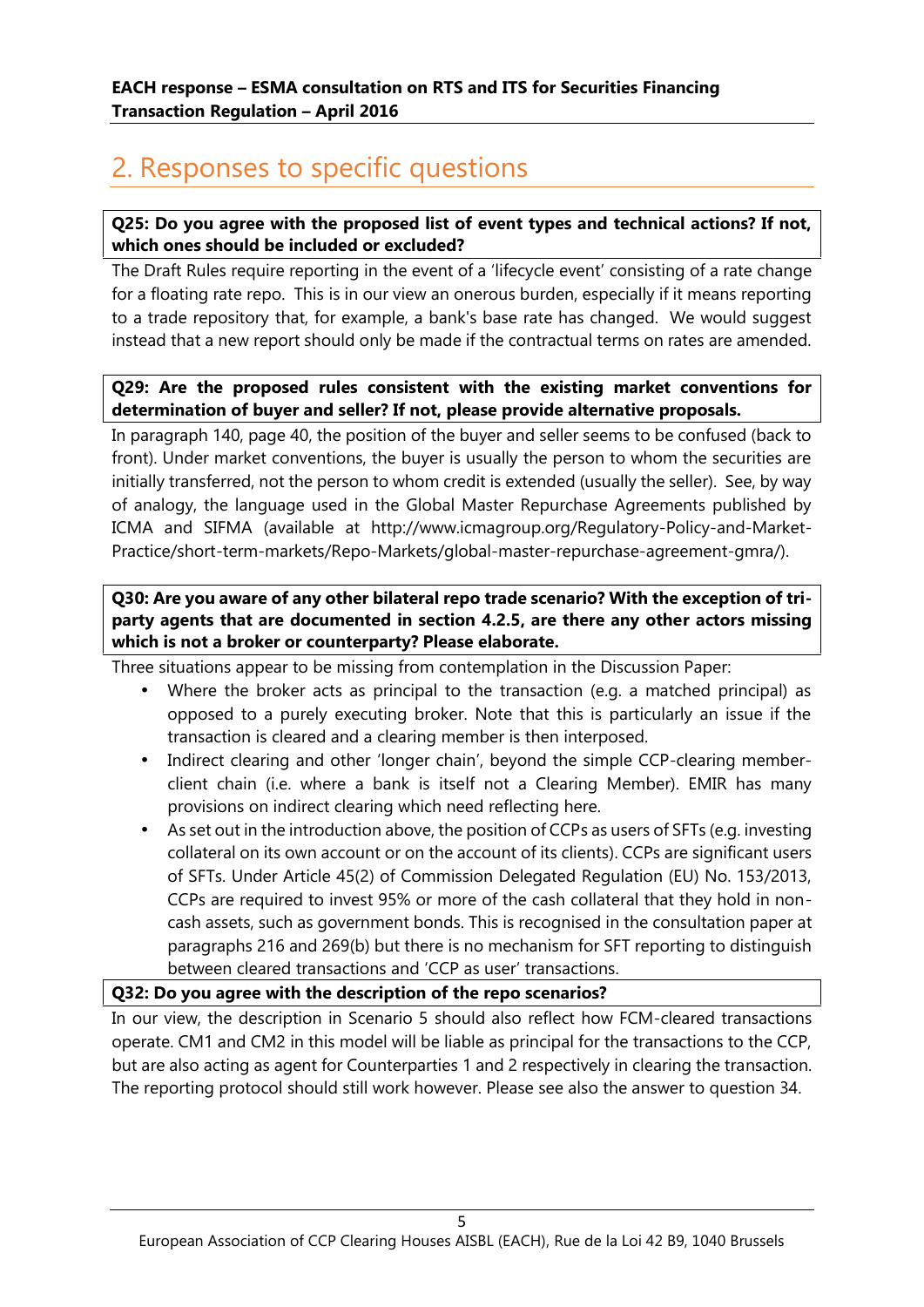# **Q33: Are you aware of any other repo scenarios involving CCPs?**

EACH believes that the Draft Rules do not consistently contemplate, or clarify the treatment of, a CCP that is not acting in its capacity as a CCP but rather in its capacity as an end-user of SFTs, e.g. when investing the proceeds of margin, or for the purposes of its own treasury management functions for the purposes of raising liquidity. Under Article 45(2) of Commission Delegated Regulation (EU) No. 153/2013, CCPs are required to invest 95% or more of the cash collateral that they hold in non-cash assets, such as government bonds. Whilst there is recognition of this function in paragraphs 216 and 269(b), EACH thinks that ESMA need to ensure this is considered throughout the Draft Rules and that 'clearing' reporting fields clearly identify, and distinguish between, the capacities in which the CCP is acting. The CCP in its capacity as end-user does appear to be contemplated, for example, in paragraph 272 but there is no different reporting field specified for CCP-as-user transactions. This could cause confusion if transactions to which CCPs are party are reported as uncleared by counterparties or by CCP. Please see also the answer to questions 30, 32 and 65, and the introduction.

# **Q34: Are there any other scenarios that should be discussed? Please elaborate.**

Please see the answer to question 32. We see a general characterisation problem under the Draft Rules with respect to repos executed under ISDA master agreements. It is in our view not clear if they are to be treated as derivatives or SFTs.

# **Q45: What potential issues do reporting counterparties face regarding the reporting of the market value of the securities on loan or borrowed?**

Users are required to report the market value of collateral on a daily basis, irrespective of whether the collateral composition for the SFT(s) does not change. As a consequence, there are likely to be significant difficulties and cost implications for users in complying with the Draft Rules.

If the Draft Rules are intended to build on the EMIR framework, it may be best for the daily reporting of collateral to be phased in to the timing of the Final Draft Regulatory Technical Standards on risk-mitigation techniques for OTC-derivative contracts not cleared by a CCP under Article 11(15) of Regulation (EU) No 648/2012, by sector. This is because many Non- Financial Counterparties and funds will not be engaging in daily collateral exchange before this time. Moreover, delegated reporting is likely to be complicated for these kinds of data, owing to confidentiality concerns.

# **Q46: Do such securities lending transactions exist in practice?**

Please see also the answer to question 47. The proposals under the Draft Rules do not in our view distinguish between standalone securities lending transactions and those playing a role in a wider transaction, for example, a stabilisation.

Uncollateralised transactions would not seem to be a shadow banking activity with which this consultation is concerned, because there is no cash changing hands. In our view, ESMA would be better recommended to consider more generic anti-evasion procedures than to catch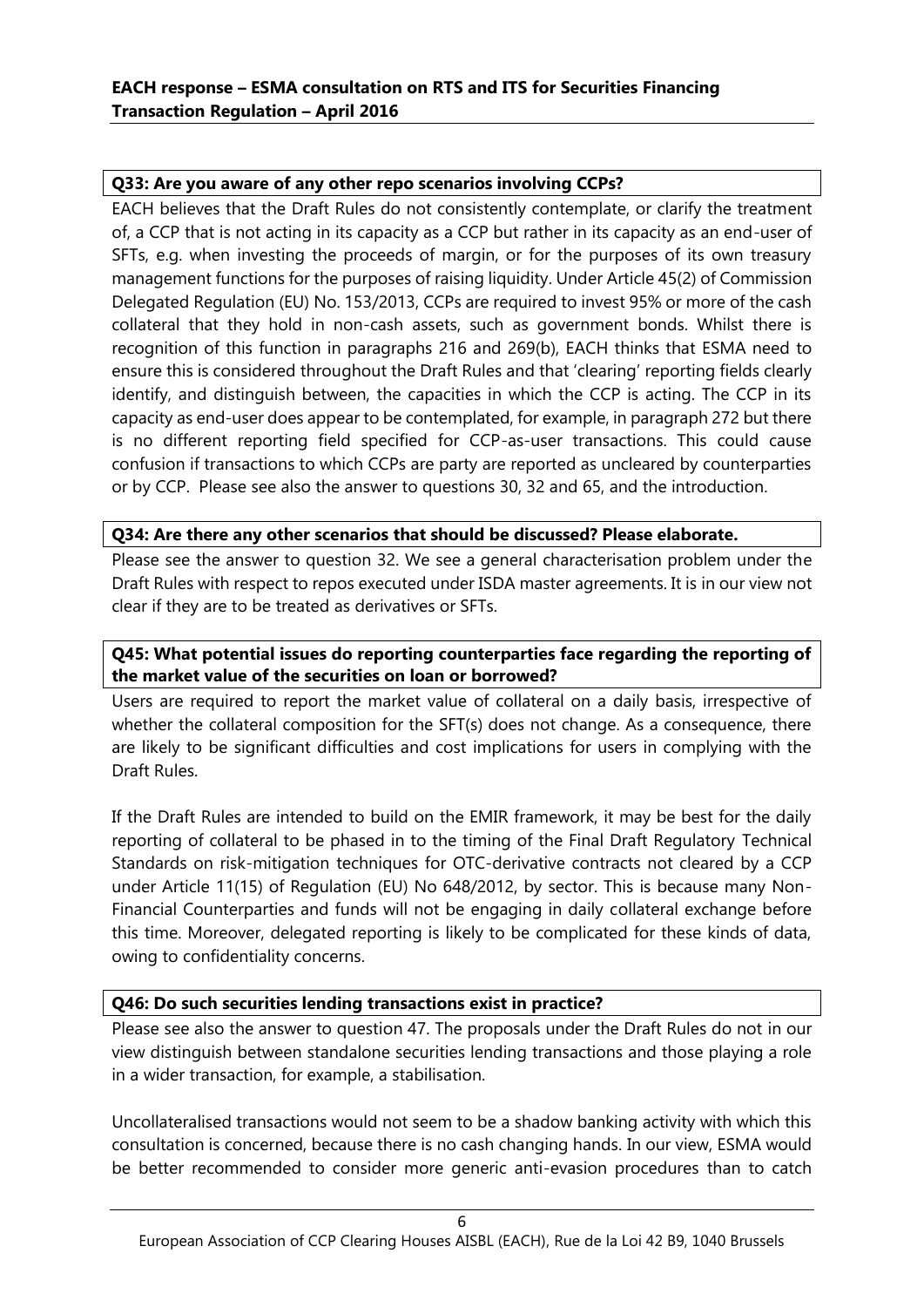simple securities transactions. Securities transactions are subject to separate reporting under MiFID II which should not be duplicated here. There is a risk that a reporting obligation in respect of 'SFT without credit' would cover simple securities transfers and custody arrangements, especially where assets are held with repositories or custodians in jurisdictions that do not recognise trusts.

Query also the basis for requesting daily valuations of securities, rather than when the transaction is first entered into (FSB guidance does not appear to require daily reporting).

# **Q47: Do you agree with the proposal to explicitly identify non-collateralised securities or commodities lending transactions in the reporting fields? Please elaborate.**

Please see also the answer to question 46. The proposals under the Draft Rules do not in our view distinguish between standalone securities lending transactions and those playing a role in a wider transaction, for example, a stabilisation.

Uncollateralised transactions would not seem to be a shadow banking activity with which this consultation is concerned, because there is no cash changing hands. In our view, ESMA would be better recommended to consider more generic anti-evasion procedures than to catch simple securities transactions. Securities transactions are subject to separate reporting under MiFID II which should not be duplicated here. There is a risk that a reporting obligation in respect of 'SFT without credit' would cover simple securities transfers and custody arrangements, especially where assets are held with repositories or custodians in jurisdictions that do not recognise trusts.

Query also the basis for requesting daily valuations of securities, rather than when the transaction is first entered into (FSB guidance does not appear to require daily reporting

# **Q65: Are there other entities that do not act as counterparties but can be involved in the transaction chain (e.g. brokers or intermediaries)?**

Generally, the roles of guarantors are not covered by reporting obligations. Whilst this is consistent with EMIR, we note that guarantors are much more common in SFTs than in derivatives and they are an important part of SFT economics. Please see also the answer to question 33.

**Q78: Are there any situations different from the described above where the actual transfers between headquarters and branches or between branches can be considered transactions and therefore be reportable under SFTR? Please provide specific examples.**

We refer to paragraph 4.3.2.2, p. 57-58. ECH believes that clarification is needed as to what the last column is meant to refer to. Is this whether or not the 'branch' reporting field needs to be completed? Are we correct in understanding that branch reporting is not applicable only if (1) there is no EU nexus at all (so no reporting obligation), or (2) the SFT is between EU entities/EU branches?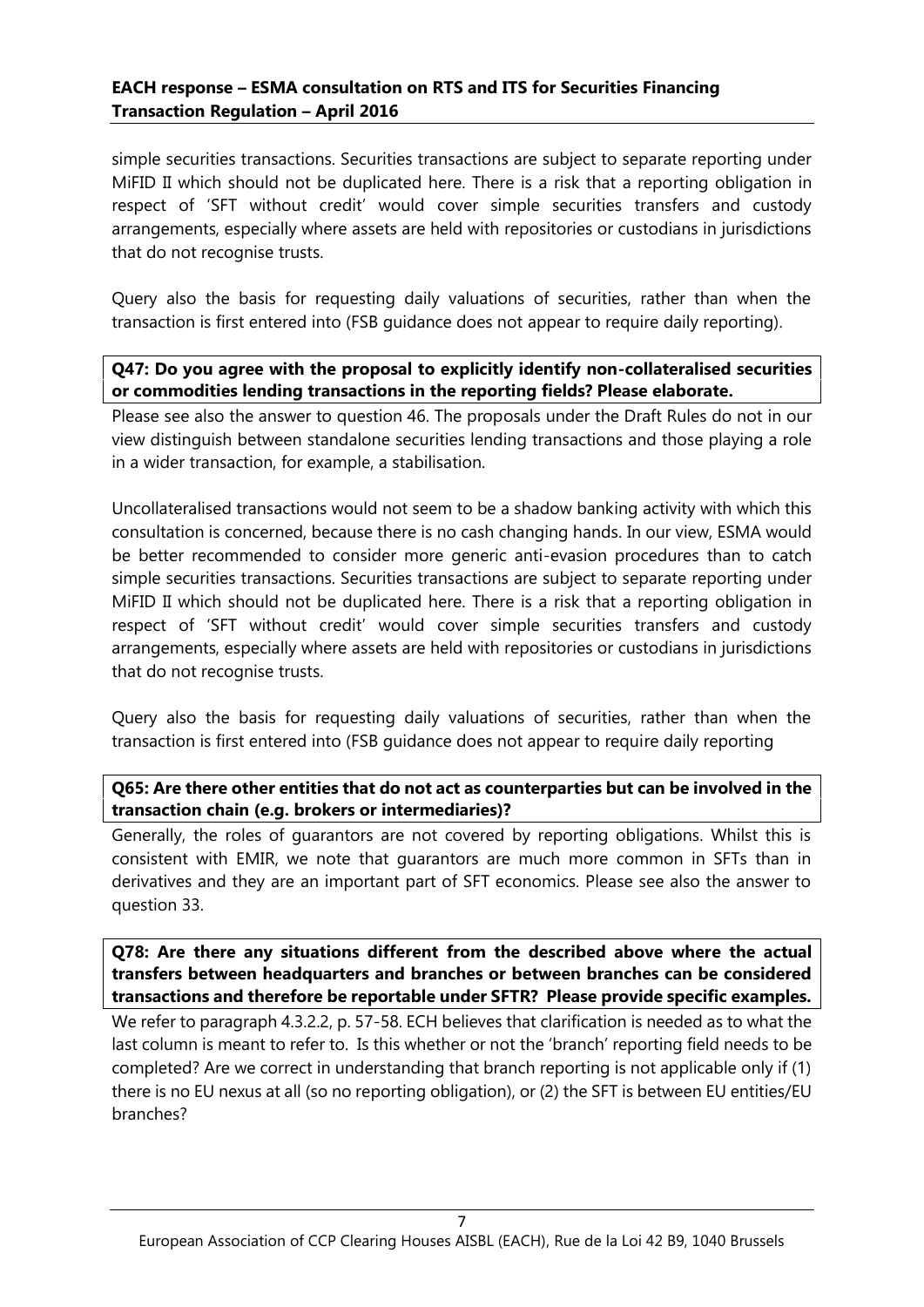# **Q80: Do you agree with the proposal to link the legs of a cleared transaction by using a common identifier?**

## **Prior UTIs**

We note that the concept of Prior UTI is introduced in the reporting, meaning that the original 52-digit unique trade identifier of the trade must be provided by the members in their trade report to the CCP and that the CCP in turn must store this information in its system and provide it in its reporting. The reason for using prior UTIs is for competent authorities to be able to track the chain of trades. We understand that this is the first time that this requirement is proposed in Europe and in our view will require substantial system changes for CCPs, as well as mandatory API changes for members.

We understand that the recording of prior UTIs is important from regulators's point of view, however we note that:

- This requirement will have a high impact on CCPs and members and require substantial API changes;
- As the UTI needs to be issued by the bilateral counterparts and reported to the CCP it remains unclear to us what should happen if no prior UTI or differing prior UTIs are reported by the bilateral counterparts. We do not think making the prior UTI a mandatory matching field for CCP novation is a good idea – this would seriously constrain the novation of bilateral transactions into central clearing, preventing proper risk management and therefore increasing systemic risk
- The new draft EMIR RTS/ITS does include a 52 alphanumeric digit 'Report Tracking Number' but there are no requirement on this being globally unique or the actual prior UTI, even though the need for prior UTIs on derivatives trades should be at least equally important for regulators; and
- The CPMI-IOSCO report on global harmonization of UTIs is still in a consultative stage.

In order to ensure a consistent approach at global level, especially for derivatives which are traded and cleared in a global market, we therefore request that the introduction of this requirement is aligned with the finalization of the UTI standards at global level and the new draft EMIR RTS/ITS. We believe that this would also ensure consistent reporting regime between EMIR and SFTR is implemented.

# **UTI generation**

EACH believes that there is no detail on how UTIs are generated. If this is to be the means by which cleared and uncleared trades, or CCP-as-end-user trades are distinguished, then this should be made more explicit. See also comment on use of shared UTIs for cleared trades in the answer to question 81 below. The intention of this section (paragraphs 208 – 215) appears to be to 'link' cleared chains of contracts through shared UTIs for all transactions in the chain. This would involve considerable work for only temporary benefit. This is because CCPs will be regularly netting the transactions of clearing members, such that there will inevitably be no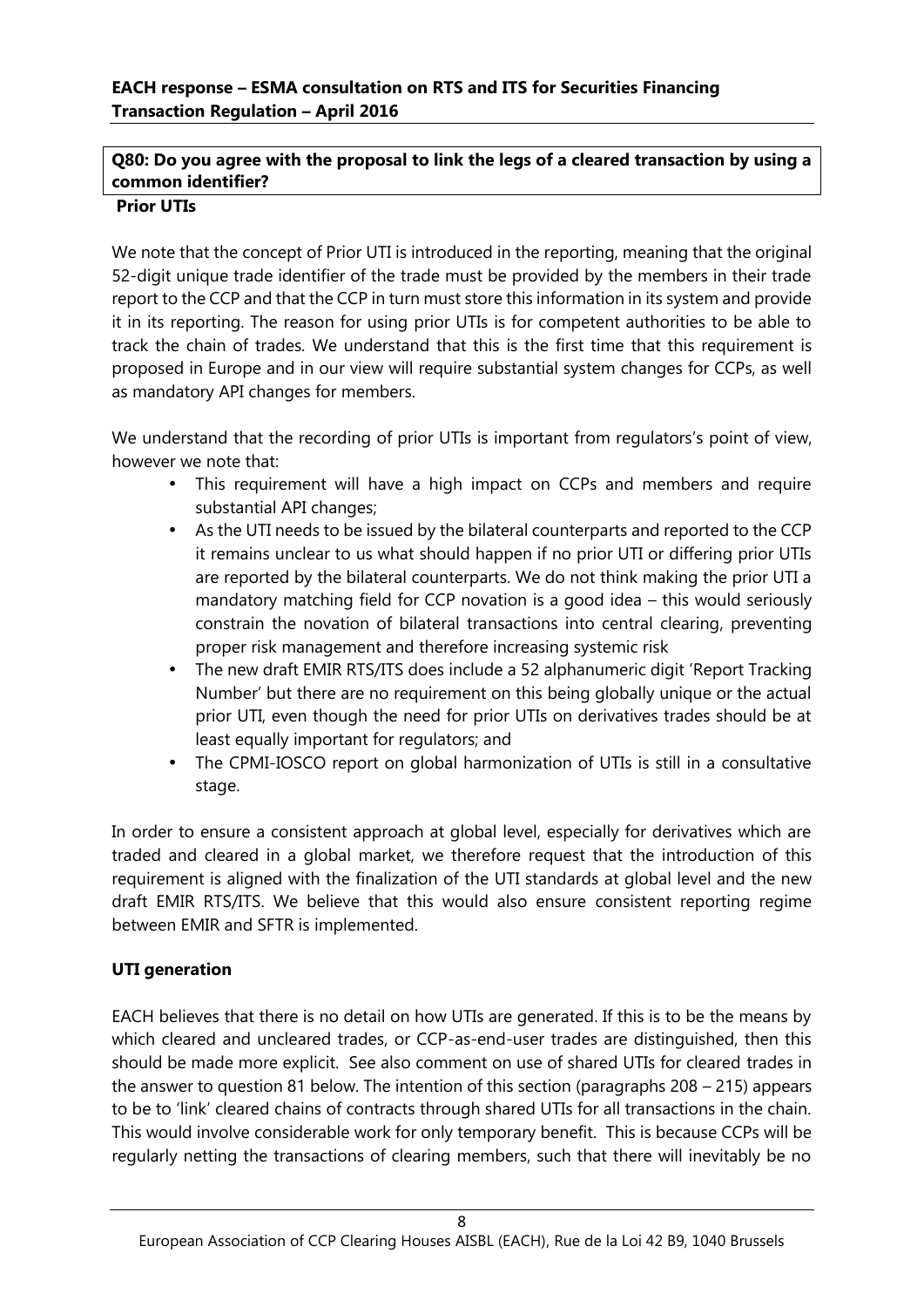link between the CCP-CM1 and CCP-CM2 transactions after an offsetting trade is submit-ted for clearing. Either CM1 or CM2 could close out the transaction independently by submitting an opposite transaction with CM3 for clearing.

# **Q81: Could you suggest robust alternative ways of linking SFT reports?**

Please see also the answer to question 80. EACH believes that there is no detail on how UTIs are generated. If this is to be the means by which cleared and uncleared trades, or CCP-as end-user trades are distinguished, then this should be made more explicit. The intention of this section (paragraphs 208 – 215) appears to be to 'link' cleared chains of contracts through shared UTIs for all transactions in the chain. This would involve considerable work for only temporary benefit. This is because CCPs will be regularly netting the transactions of clearing members, such that there will inevitably be no link between the CCP-CM1 and CCP-CM2 transactions after an offsetting trade is submitted for clearing. Either CM1 or CM2 could close out the transaction independently by submitting an opposite transaction with CM3 for clearing.

# **Q82: Are the different cases of collateral allocation accurately described in paragraphs 221 - 226? If not, please indicate the relevant differences with market practices and please describe the availability of information for each and every case.**

Many SFTs are based on a temporary exchange or loan of cash or securities against some kind of collateral. Since collateral is such a big part of the transactions, ESMA has proposed highly detailed requirements for how the collateral should be reported, down to listing the individual collateral components for each trade, and their respective values. The problem is that as far as we can see, there is no differentiation in the draft RTS/ITS between reporting of the collateral that is part of the contractual agreement (e.g. the specific bond in a bond repo contract) and collateral that is posted in line with the EMIR clearing provisions (e.g. on a portfolio basis to cover the general counterparty risk. For us as a CCP this is troublesome because:

- For cleared SFTs, the CCP does not actually hold the underlying components but only passes these along between the counterparties. Instead the CCP calculates a margin requirement for each of the parties that needs to be covered using separate collateral. This requirement is calculated on a portfolio basis based on the members' net exposure. It is therefore unclear to us how to report this type of collateral both on a trade by trade, and on an individual collateral instrument basis;
- Some EACH members allow clearing members to clear repos (under SFTR) and derivatives (under EMIR) in the same collateral portfolio allowing margin offsetting between the different types of instruments. As the value of the collateral posted to cover the margin of the whole combined portfolio is already reported under EMIR it would need to be reported twice;

We assume that reporting of collateral to cover a CCP's margin requirement will not become part of the SFTR reporting*.* We suggest that separate fields for portfolio-based collateral are introduced in line with the EMIR reporting standards and that when the collateral is already reported in full under EMIR it should be possible to only include a reference to the collateral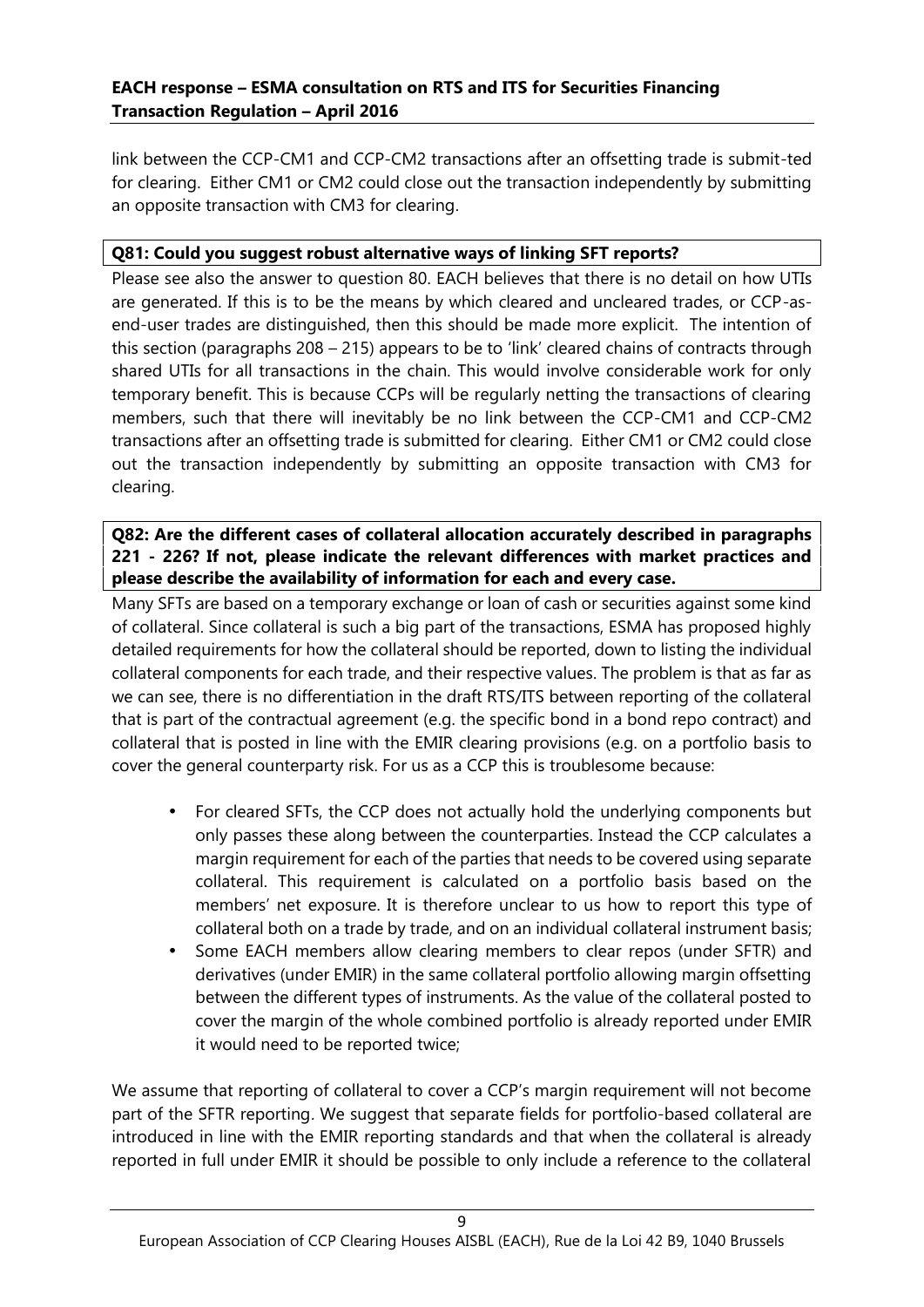portfolio code in the reporting under SFTR. In accordance with the EMIR reporting requirements it shouldn't be required to specify this collateral on an instrument level. We note that the paper stresses the goal to align the reporting under SFTR with EMIR and other regulations is expressed in the discussion paper. We fully agree with this goal and would like to highlight that, in our view, there are several instances (such as those described above) where the proposed requirements do not fully align.

Furthermore, ESMA's proposed amendments to the EMIR ITS/RTS in turn refer to alignment with MiFIR and on-going work by CPMI-IOSCO to harmonize reporting of OTC derivatives. In light of this we would appreciate if ESMA could include further discussion on when it envisions the reporting to be consolidated between the different regulations and – when discrepancies exist – provide a discussion on which reporting formats will persist. This would help affected parties to make better design decisions in their technical implementation and plan for expected system changes in the coming years.

# **Q85: Do you foresee any issues on reporting the specified information for individual securities or commodities provided as collateral? If yes, please elaborate.**

Please see also the answers to questions 87 and 93. In our view, the Draft Rules do not fully take into account delivery by value ('DBV') repo trades, which are frequently executed on a short term basis. Under DBV repos, where cash is borrowed or lent (often overnight only) against collateral, a settlement system may automatically select and deliver collateral securities whose identity is of little interest provided they satisfy pre-agreed criteria. The substitution of securities is common and frequent. This may present practical difficulties in implementing the proposed reporting of collateral (in particular the level of detail contemplated in question 85 and the unique identification contemplated in question 87), collateral pools and collateral baskets. The value of, and potentially parameters for, such collateral (rather than composition) should be sufficient as reporting fields.

The text in paragraph 231, page 71, suggests additional entities will now have LEIs, including Issuers and the UK government. We would appreciate clarification as to whether this is indeed ESMA's intention.

# **Q87: Would you agree that the reporting counterparties can provide a unique identification of the collateral pool in their initial reporting of an SFT? If no, please provide the reasons as to why this would not be the case.**

Please see also the answers to questions 85 and 93. In our view, the Draft Rules do not fully take into account delivery by value ('DBV') repo trades, which are frequently executed on a short term basis. Under DBV repos, where cash is borrowed or lent (often overnight only) against collateral, a settlement system may automatically select and deliver collateral securities whose identity is of little interest provided they satisfy pre-agreed criteria. The substitution of securities is common and frequent. This may present practical difficulties in implementing the proposed reporting of collateral (in particular the level of detail contemplated in question 85 and the unique identification contemplated in question 87), collateral pools and collateral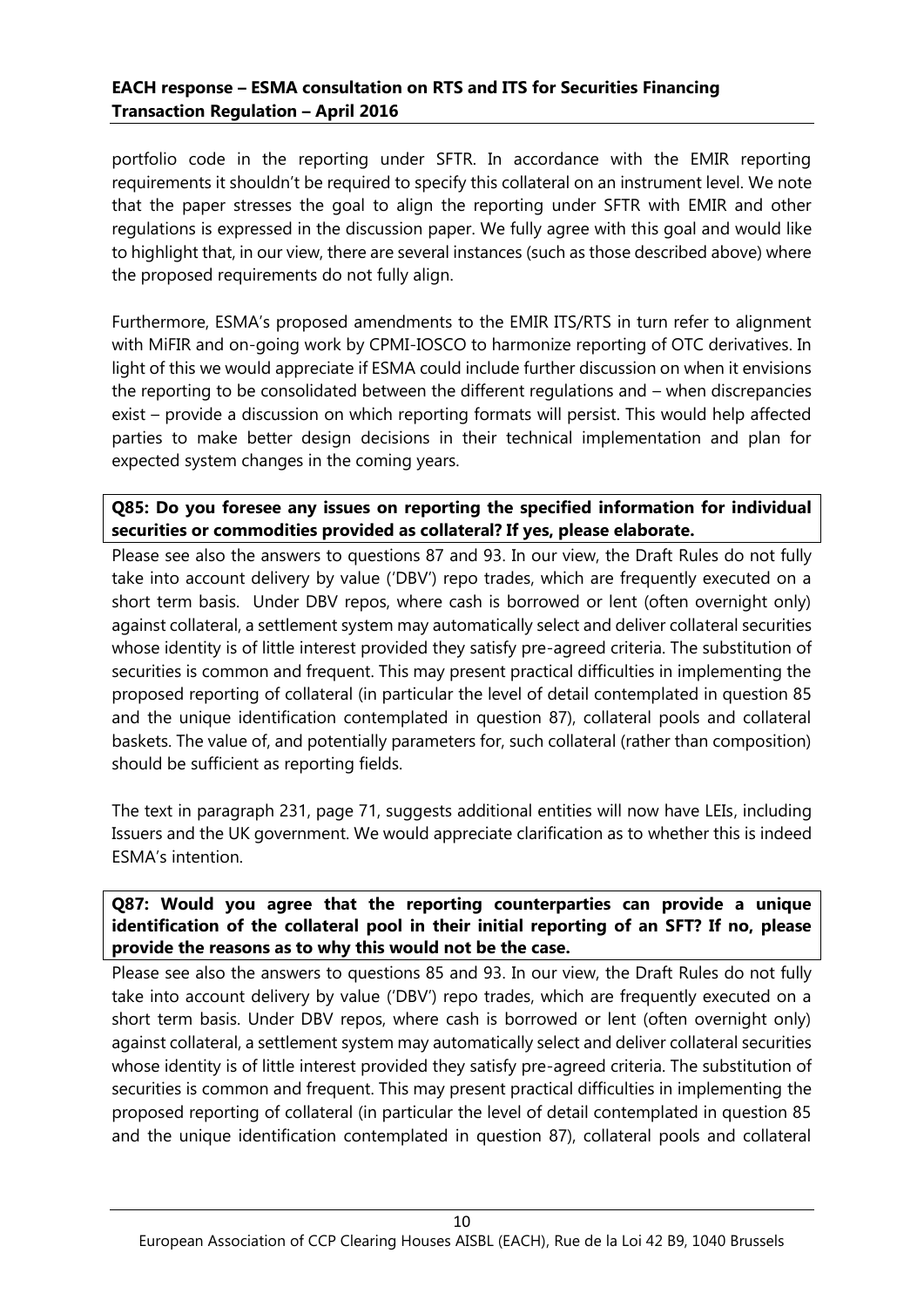baskets. The value of, and potentially parameters for, such collateral (rather than composition) should be sufficient as reporting fields.

# **Q93 : Do you foresee any challenges with the proposed approach for reporting updates to collateral? What alternatives would you propose? Please elaborate.**

Please see also the answers to questions 85 and 87. In our view, the Draft Rules do not fully take into account delivery by value ('DBV') repo trades, which are frequently executed on a short term basis. Under DBV repos, where cash is borrowed or lent (often overnight only) against collateral, a settlement system may automatically select and deliver collateral securities whose identity is of little interest provided they satisfy pre-agreed criteria. The substitution of securities is common and frequent. This may present practical difficulties in implementing the proposed reporting of collateral (in particular the level of detail contemplated in question 85 and the unique identification contemplated in question 87), collateral pools and collateral baskets. The value of, and potentially parameters for, such collateral (rather than composition) should be sufficient as reporting fields.

**Q94 : Is it possible to link the reports on changes in collateral resulting from the net exposure to the original SFT transactions via a unique portfolio identifier, which could be added to the original transactions when they are reported?**

EACH believes that the provisions requiring reporting of collateral reuse may be unworkable or render delegated reporting unworkable, because (a) the counterparties would expect to be able to delegate reporting to their banks but will not necessarily want to share information on the percentage of reuse of their securities with them; and (b) if collateral reuse is calculated on an aggregate/net basis across transactions with counterparties with the same underlying, no single entity will have visibility on that aggregate information.

This therefore appears to require a third party to be involved (whereas currently, we understand reporting under EMIR is often carried out by one or other member of the transaction). Concentration of reporting services in a limited number of third party service providers may itself give rise to additional risks relating to security and dependency.

The fields (yes/no) are also unhelpful, given that reuse will likely happen mostly on a partial basis. We would suggest the data to be captured is whether reuse is permitted (and the parameters if so) or not. The actual exercise of reuse rights (and percentages thereof) will be a function of other external factors. Please see also answer to question 117.

# **Q99 : Do you agree with the description of funding sources mentioned above?**

We foresee a general characterisation problem with respect to prime brokers under the Draft Rules at paragraph 250, p. 76. Prime brokers that hold a basket of securities as custodian and that may offer overdrafts or daylight lending, for example, should not be regarded as engaging in SFT, as this will lead to a conglomeration of reporting with little use. Paragraph 250 indicates that the full composition of their collateral portfolio (which may include loan participations) would need to be reported.